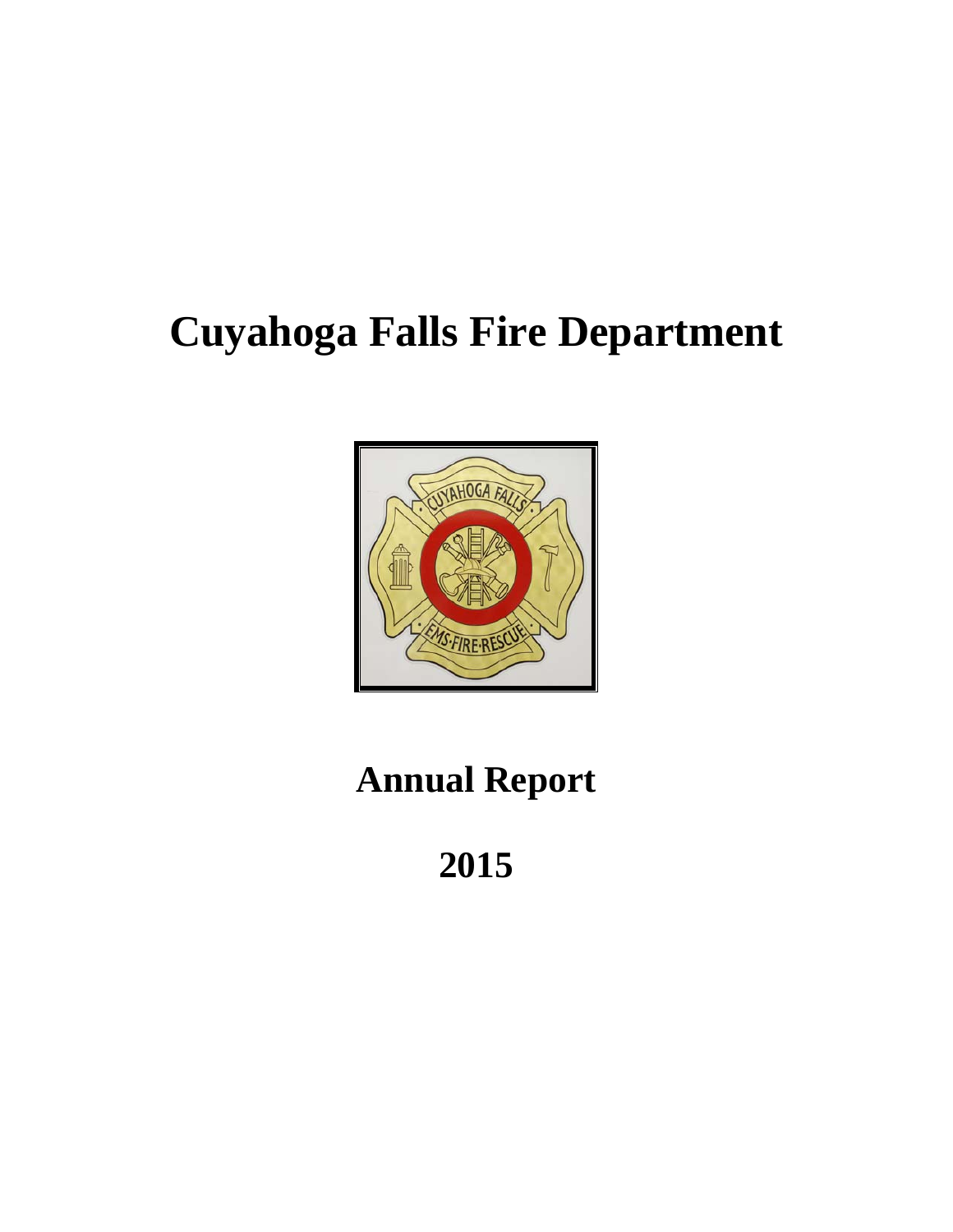# **Cuyahoga Falls Fire Department 2015 Annual Report**

2015 was the busiest year the Fire Department has seen in its 178 years. After a decade of averaging 7,766 calls per year, 2015 showed 8,377 calls for service, an increase of 7.3%. Not a new type of call, nor heavily increased in a given area, but increased across all call types.

In 2015, the Cuyahoga Falls Fire Department continued to provide the highest quality of professional emergency service to our community. This was done within a framework of empathy, compassion and dedication to the citizens we serve. The Fire Department promises to continue to review and renew every aspect of its service, maintaining a model of continuous improvement, to deliver only the best to our community.

The Cuyahoga Falls Fire Department was quick to respond to all calls for assistance in 2015 and will continue to keep the city safe in 2016. The Fire Department has provided continuous service to the citizens of Cuyahoga Falls since 1837, and the Village of Silver Lake since 2008.

**With an average response time of 4 minutes and 32 seconds to all calls and 4 minutes and 16 seconds to all emergency calls**. **The Cuyahoga Falls Fire Department is 60% better than the national average of 10 minutes**. Response time improved over 2014, as call volume increased.

Responding quickly is only part of the service; taking care of the citizen is the greater responsibility. Our customer service philosophy is simple; treat each person as you wish to be treated. The well being of a patient is as vital to their recovery as being

1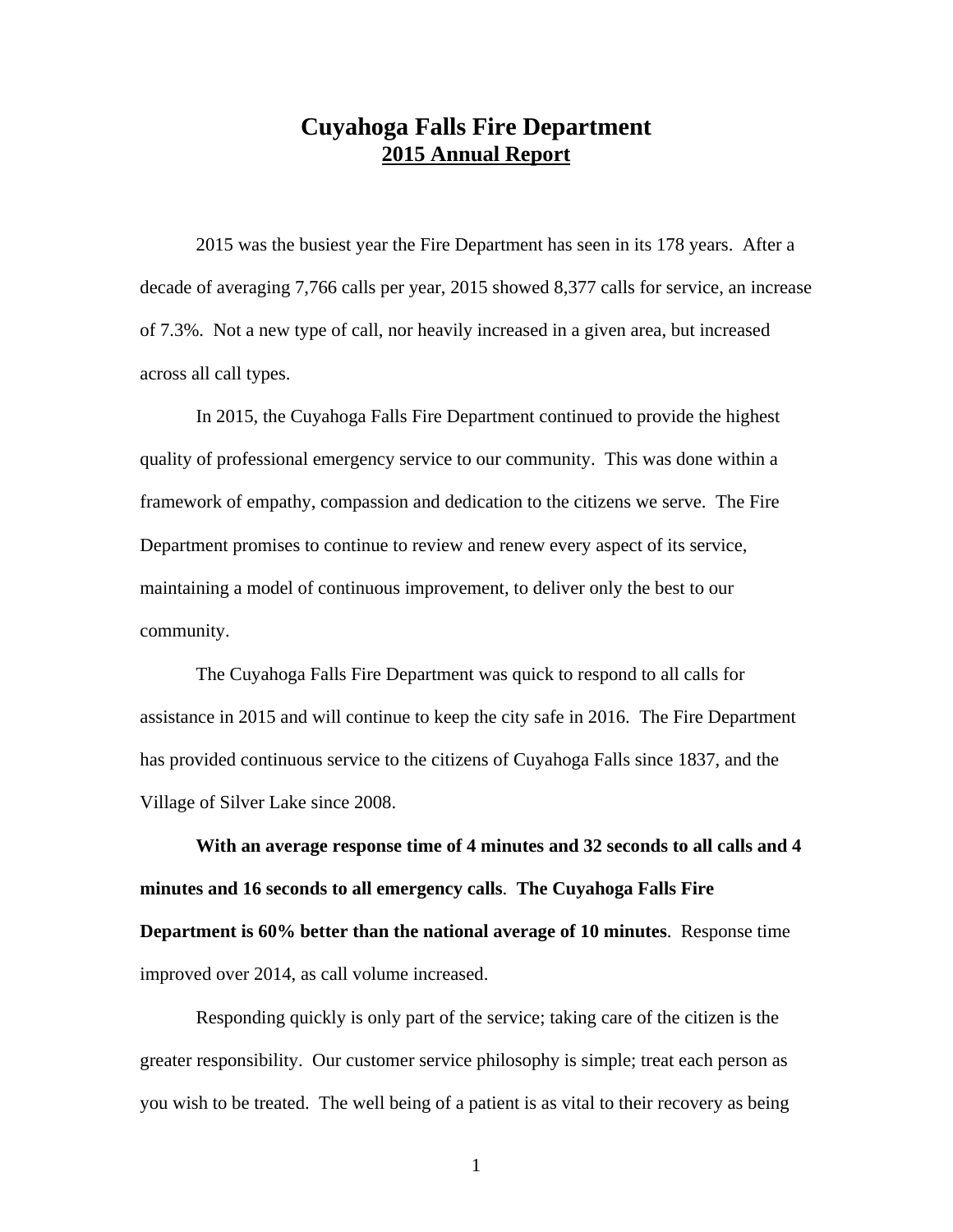treated medically or rescued from a threatening situation. This Department receives letters regularly thanking the crews for the extra step they took in a patient's care such as locking up the house, calling a relative, or just being nice. Our quick response, combined with well-trained medical and fire skills and great customer service, has made the difference between life and death for many members of this community.

**Station 1 remains the busiest in the City of Cuyahoga Falls**. The 2015 district response numbers are reflected below.



The Cuyahoga Falls Fire Department maintains mutual aid agreements with surrounding communities and an automatic aid agreement with Akron. In 2015, The Cuyahoga Falls Fire Department delivered mutual/automatic aid 83 times, while receiving mutual/automatic aid 47 times. Mutual and automatic aid continues our efforts to improve service through regional cooperation and sharing of resources. This valuable asset is priceless in providing resources, not needed daily, for the unusually busy moments or large events.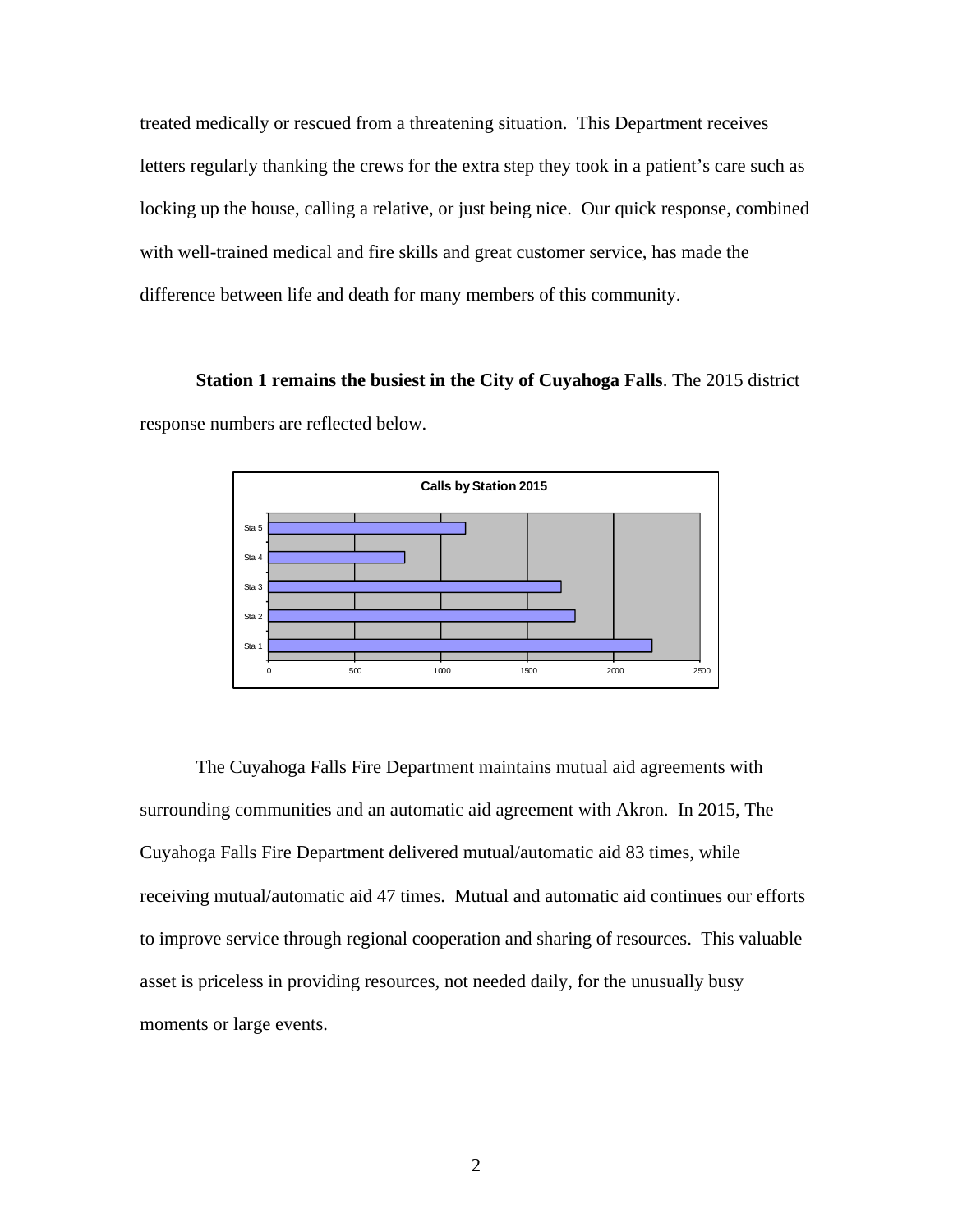Another fine presence that Cuyahoga Falls Fire Department has in the community is the Honor Guard, which stands ready to honor retirees and the fallen. In 2015, the Honor Guard marched in the Memorial Day Parade.

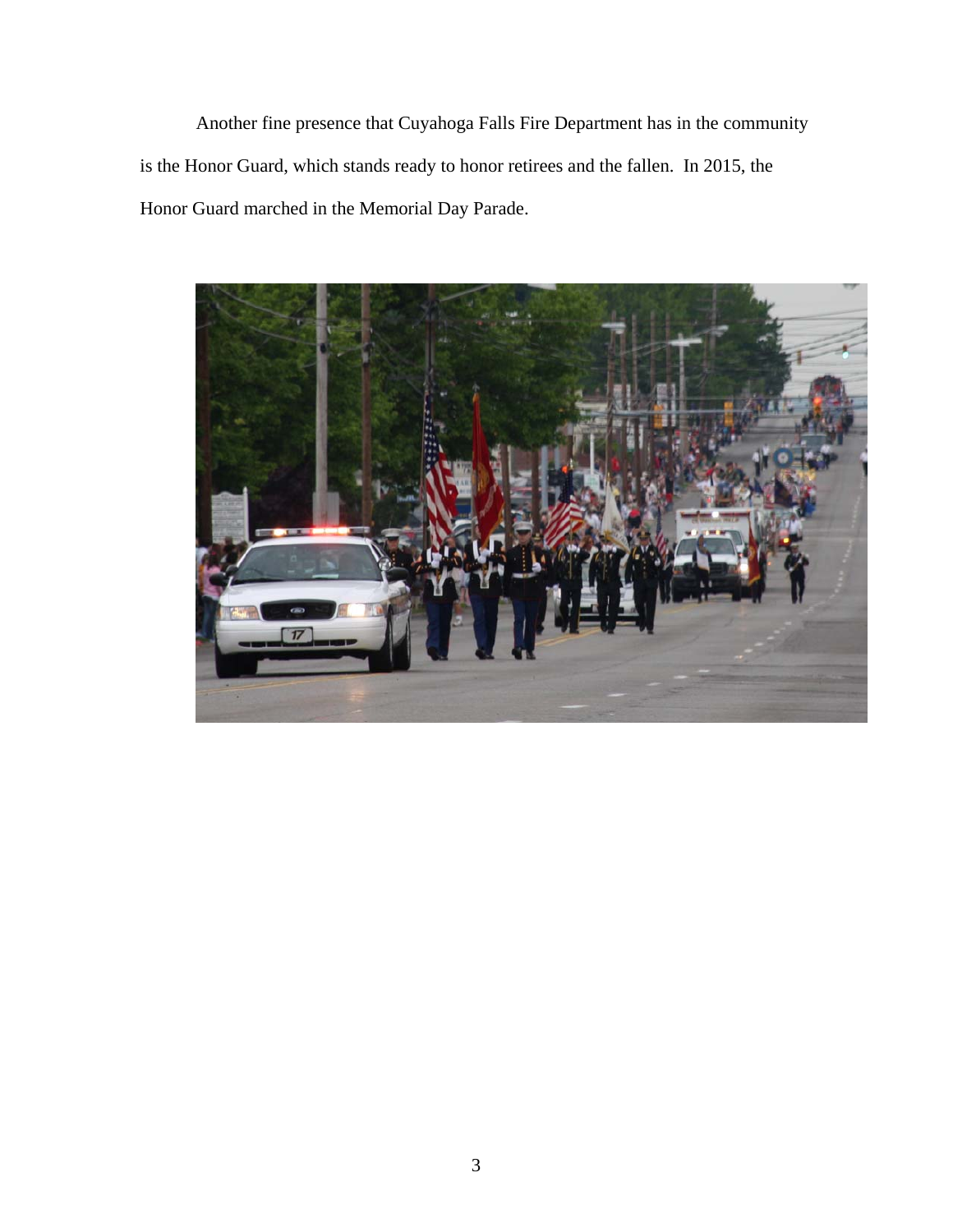The Fire Department is organized as below.



Five new firefighters were hired, three members were promoted to Lieutenant, one Lieutenant to Fire Marshal, and one firefighter to Deputy Fire Marshal.

The Department conducted four upper level National Incident Management System courses for personnel.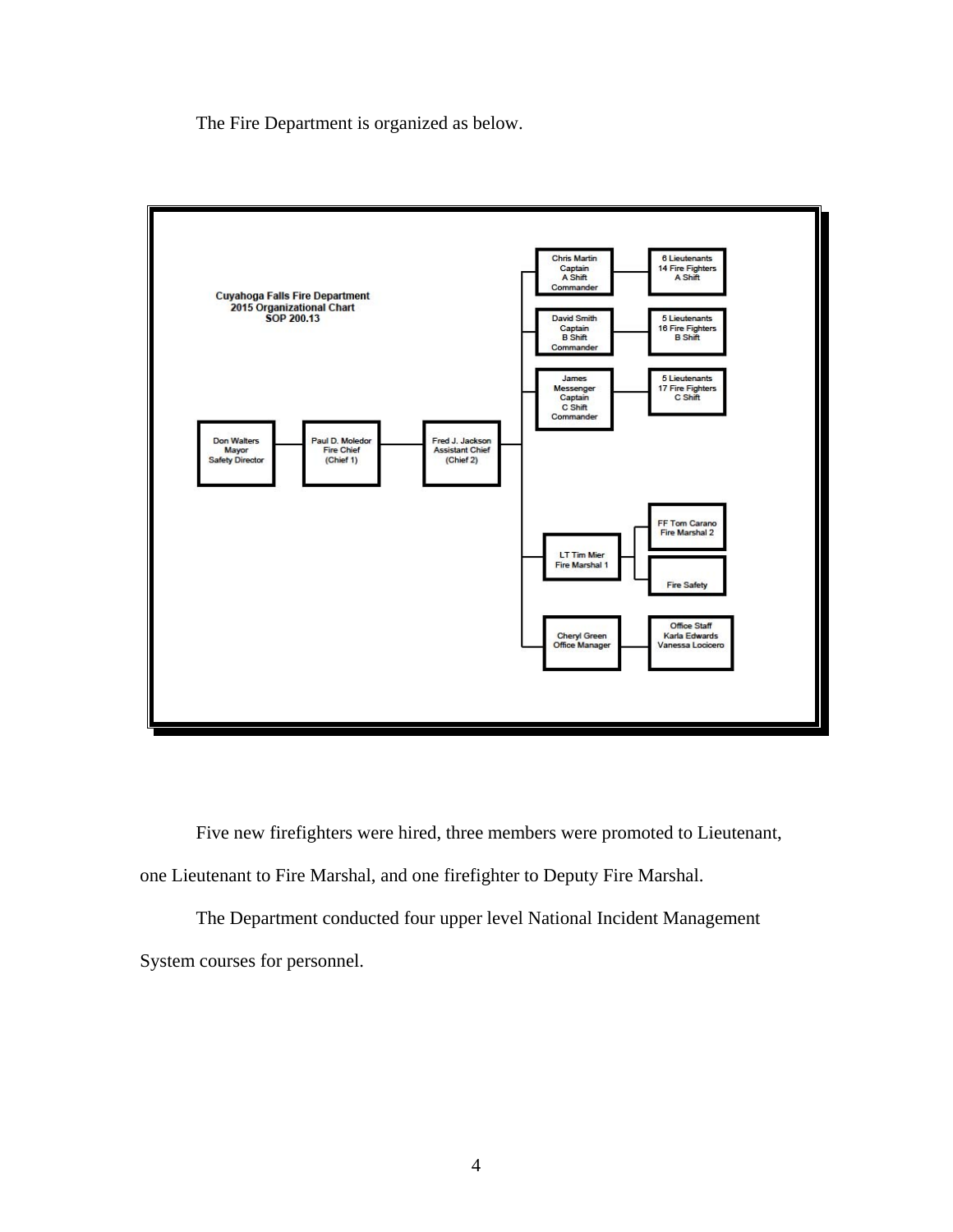#### **Emergency Medical Service**

One of the major functions of the Cuyahoga Falls Fire Department is to provide Emergency Medical Service. In 2015, **5,640 EMS incidents accounted for 78% of the total incidents**. The aspects of EMS are multi-faceted; in-the-field triage, the administration of medication and/or medical treatments, and emergency transportation to a local hospital when the symptoms indicate. As a result of EMS incidents, **4,657 patients were transported to various facilities in 2015. More than \$1.4 million of revenue was generated by ambulance billing for the city.** 



Patients were transported to their hospital of choice as listed below.

Under the medical direction of Dr. Michael Beeson, the Cuyahoga Falls Fire Department operates from an aggressive, standing order driven protocol, based heavily on the discretion and judgment of paramedics on the scene. To prepare our medics, Dr.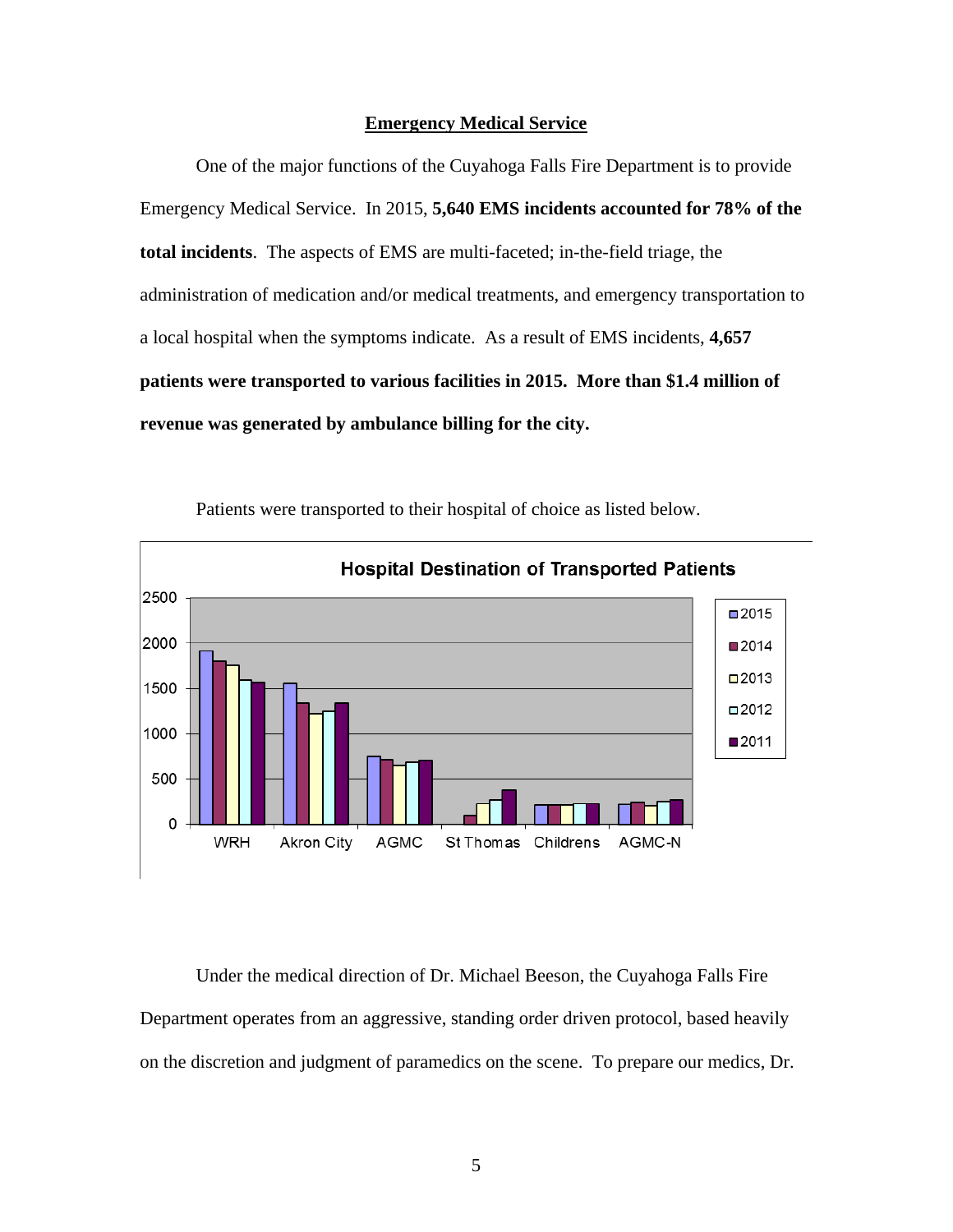Beeson and his staff provide monthly continuing medical education, including a review of EMS calls and a lecture series.

In addition, Fire Department members are provided specialty training including Advanced Cardiac Life Support, Basic Life Support, Pediatric Life Support and Basic Trauma Life Support. All paramedics also participate in an innovative, on-line CME training known as 24/7. Topics provide medics with curriculum tied to the monthly CME lectures and include a written test for each topic. The Fire Department, along with Dr. Beeson, assists the police department in meeting medical direction for the City Jail.

The past three years, Western Reserve Hospital conducted regular monthly training to assist our paramedics in providing the best possible pre-hospital care. In addition to in-house training, WRH provided topic experts in various areas of medicine.

This year, the Department paramedics began training on the skills necessary to address the tragic situations created by an active shooter in a public place. This training was conducted in conjunction with our Police Department.

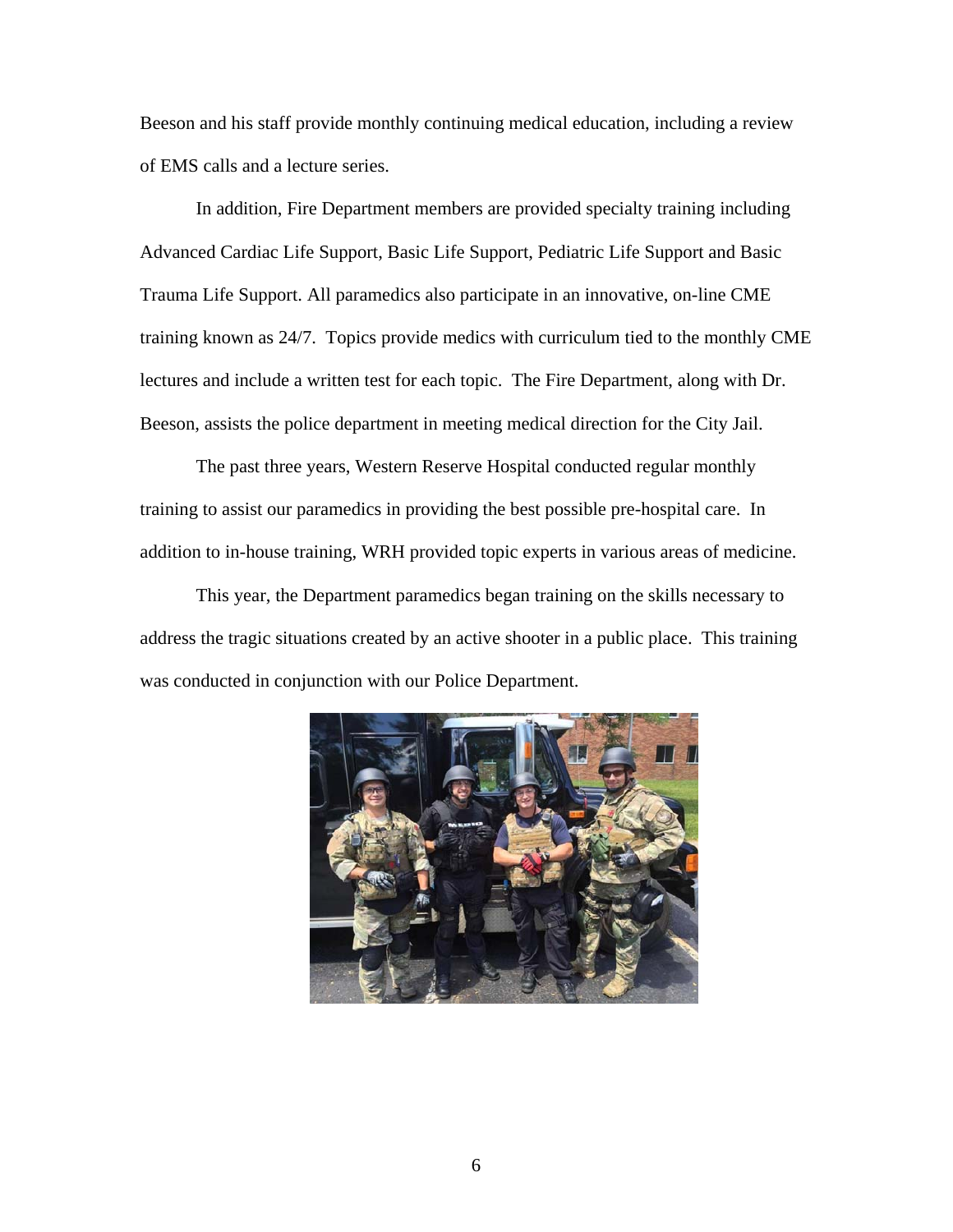#### **Envelope of Life**

The Fire Department was involved in the development and implementation of the Envelope of Life program. This program was brought forward after a plan from Mayor Walters to make medical information readily available not only to households, as well, place that information in vehicles, making the medical information much more available during an emergency.



**Electronic Charting and New Protocol** 

Preliminary setup and development was completed to "Go Live" January 01 with Pre-Hospital Electronic Charting. This program is the beginning of full integration of patient data from time of 911 call to handoff at the hospital.

A completely new Paramedic protocol with the newest available medications was completed, trained to, and implemented. This protocol was created with Dr. Michael Beeson, Akron General Medical Center, and the Cleveland Clinic. This is now embedded in the electronic charting system, increasing efficiency and helping to deliver the highest level of care.

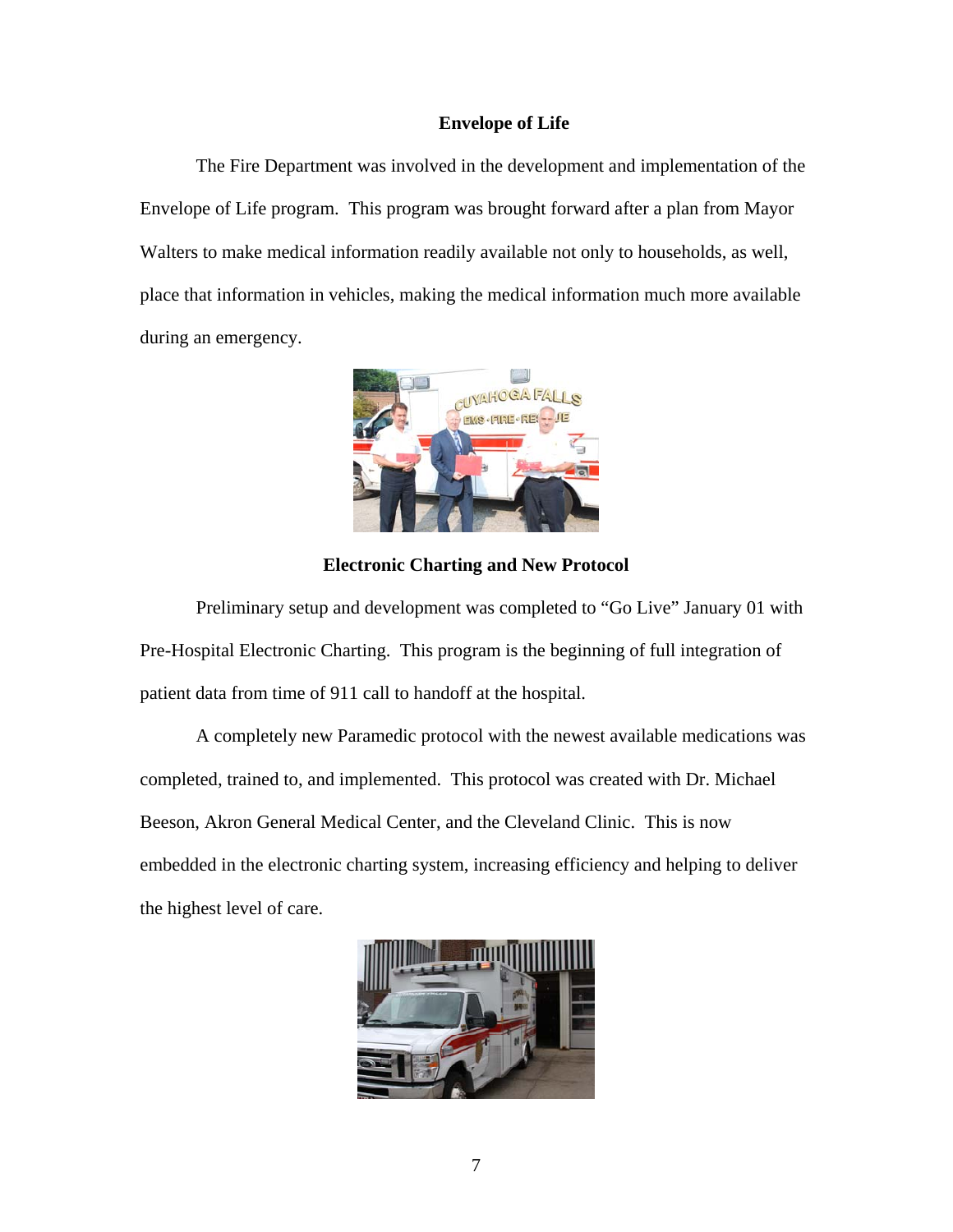#### **Fire Service**

Another major function of the Department is to provide fire/rescue-related services. Engines and/or ladder trucks reside at all five stations, prepared with equipment to provide the best level of service to our citizens. Every incident presents a different challenge for a fire fighter. The Cuyahoga Falls Fire Department continues to train in various venues to ensure members maintain necessary skills. For example, community geography is studied, Self-Contained Breathing Apparatus methods reviewed, and ladder evolutions are conducted. Firefighter safety and fire command topics are trained regularly. Every month, training is posted with a specific reading assignment and drills to be conducted. Specific incidents are reviewed to learn from the experiences, and specialized training is conducted in rope rescue, confined space, trench, collapse, Hazardous Materials, and water rescue tactics. In all, the training conducted by the Fire Department exceeds the State requirements and all members maintain firefighting and paramedic certifications.

In 2015, the Cuyahoga Falls Fire Department responded to \$9,505,250 worth of property involved in fire, of that 80.75% was saved, for a value of \$7,675,610 of property and businesses saved from the ravages of fire.

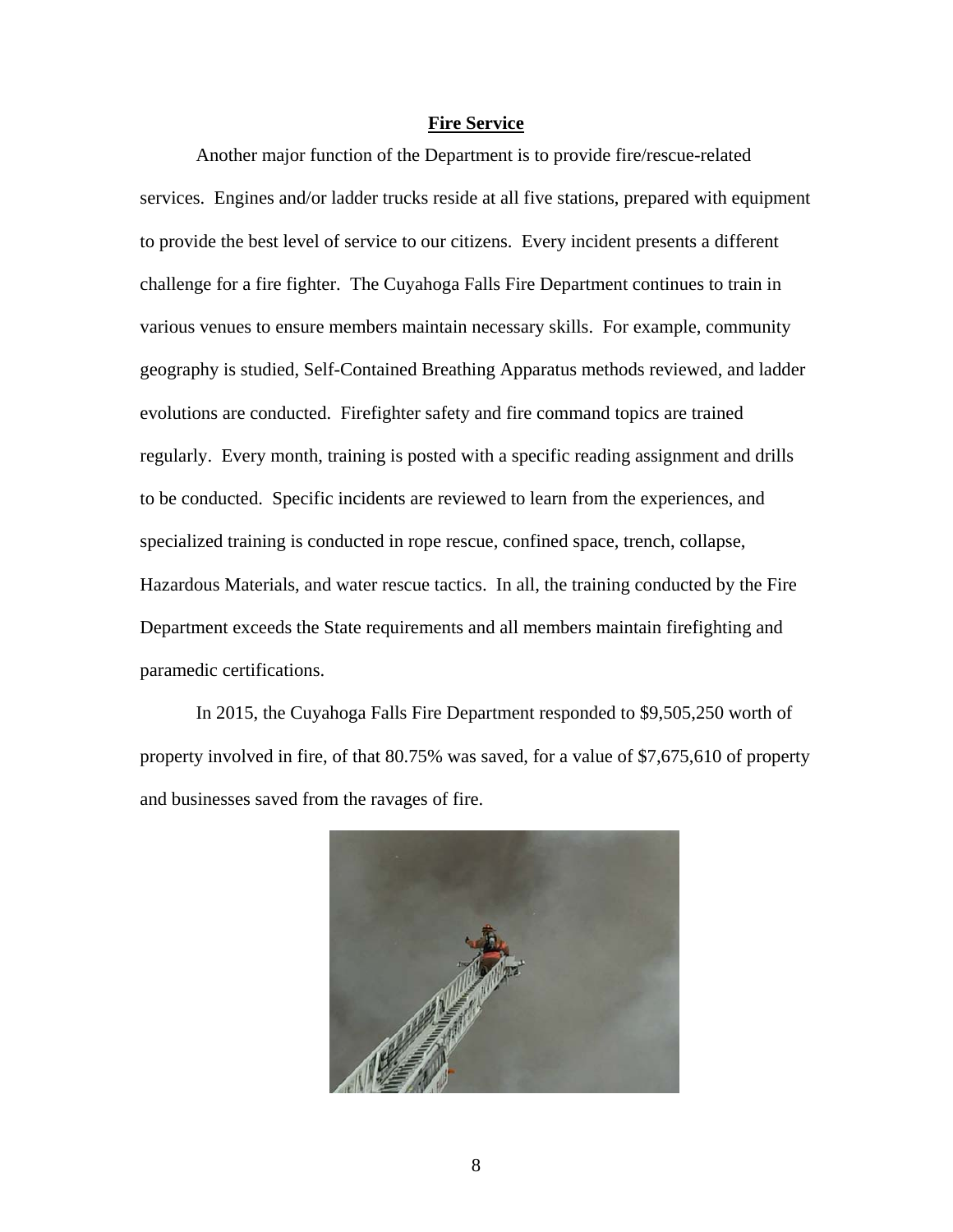#### **Fire Prevention and Education**

Fire losses continue to remain low across all occupancies. The community involvement of firefighters and fire prevention members has served as a mechanism for keeping fire losses low in our community. Tragically, there was one fire fatality in 2015.

 Fire Prevention still remains the most effective method for reducing fires across the United States and also remains the most effective way of reducing firefighter injuries and deaths. This is supported by the National Fire Protection Association (NFPA) and the National Institute of Standards and Technology (NIST).

Continued openings at Portage Crossings was not without a lot of effort from fire prevention members. They were involved in plan review, the installation, testing and final inspections for fire protection equipment, and they established relationships with the many new business owners now operating in our city. As development around the City continues, so does our involvement with creating a proactive participation with that development.

Blossom Music Center remains a considerable focus of the Fire Prevention Bureau. Every year the Fire Marshal meets with the senior staff of Blossom to review and discuss the coming year's events. The Fire Marshal and staff deal with live performances involving fireworks and pyrotechnical effects. To ensure public safety, many hours of preparation are required for a successful event. The preparation includes review of the types of devices to be used in a performance. If during review and testing it is determined that the pyrotechnic effect may pose a risk to the public, it is removed from the show.

9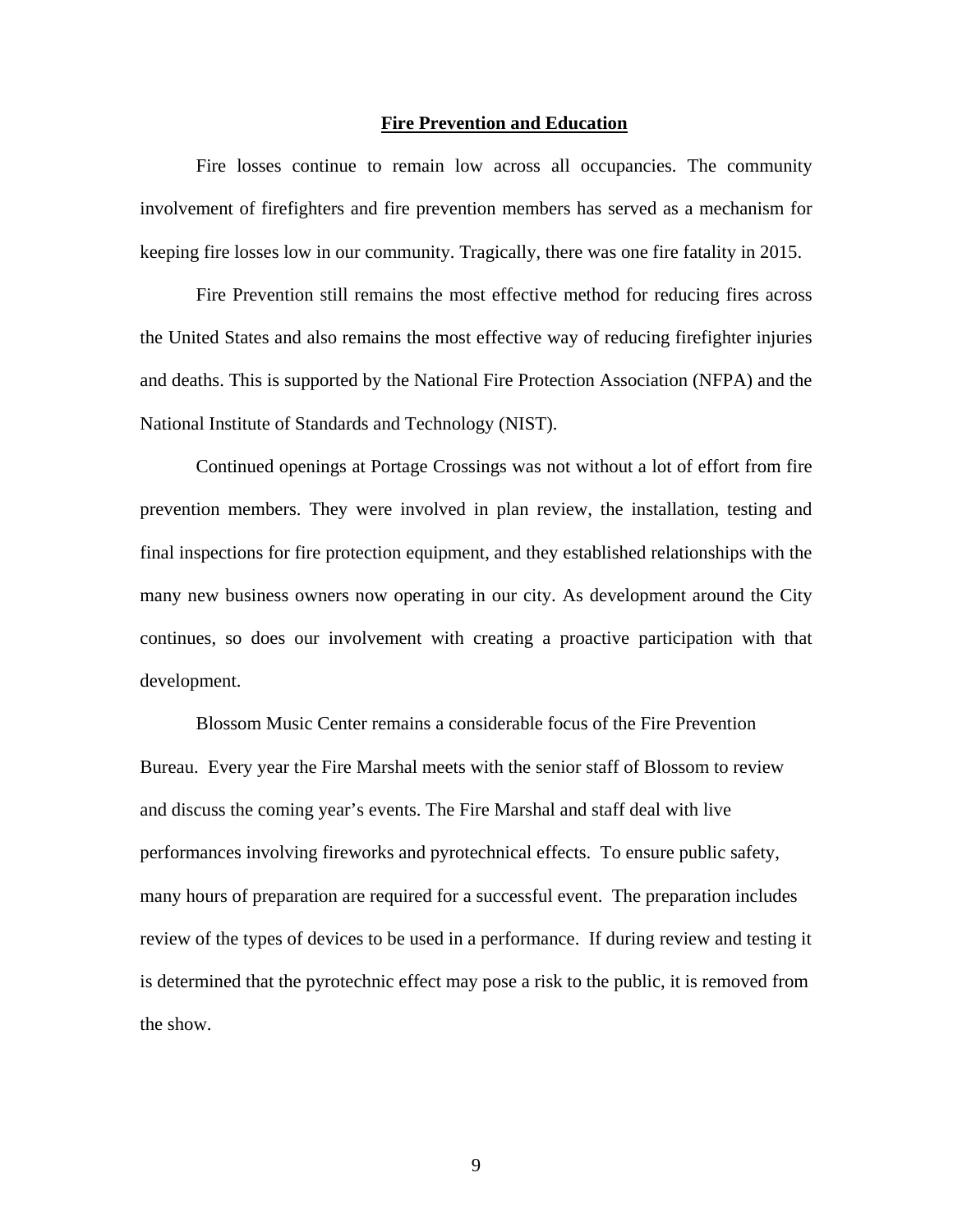The roles of fire prevention are varied and unique to our City, and members continue to expand their knowledge to stay current on the issue facing public safety. We will continue to work at using prevention as an effective tool for a safe community.

Fire companies were responsible for **1899 commercial inspections during 2015**. The fire companies perform these inspections for several reasons. Most importantly, company inspections allow the firefighters to be familiar with the building layout, increasing their survivability in a fire and their ability to rescue those in need. Additionally, inspections reduce the potential for fire, and limit the fire growth and development by removing unsafe practices and hazards. The company inspection program also allows us to place emphasis on targeting areas in need of additional support to help the business owners maintain a safe, valuable business.

These companies also installed over 138 smoke detectors in homes across the City and Silver Lake.

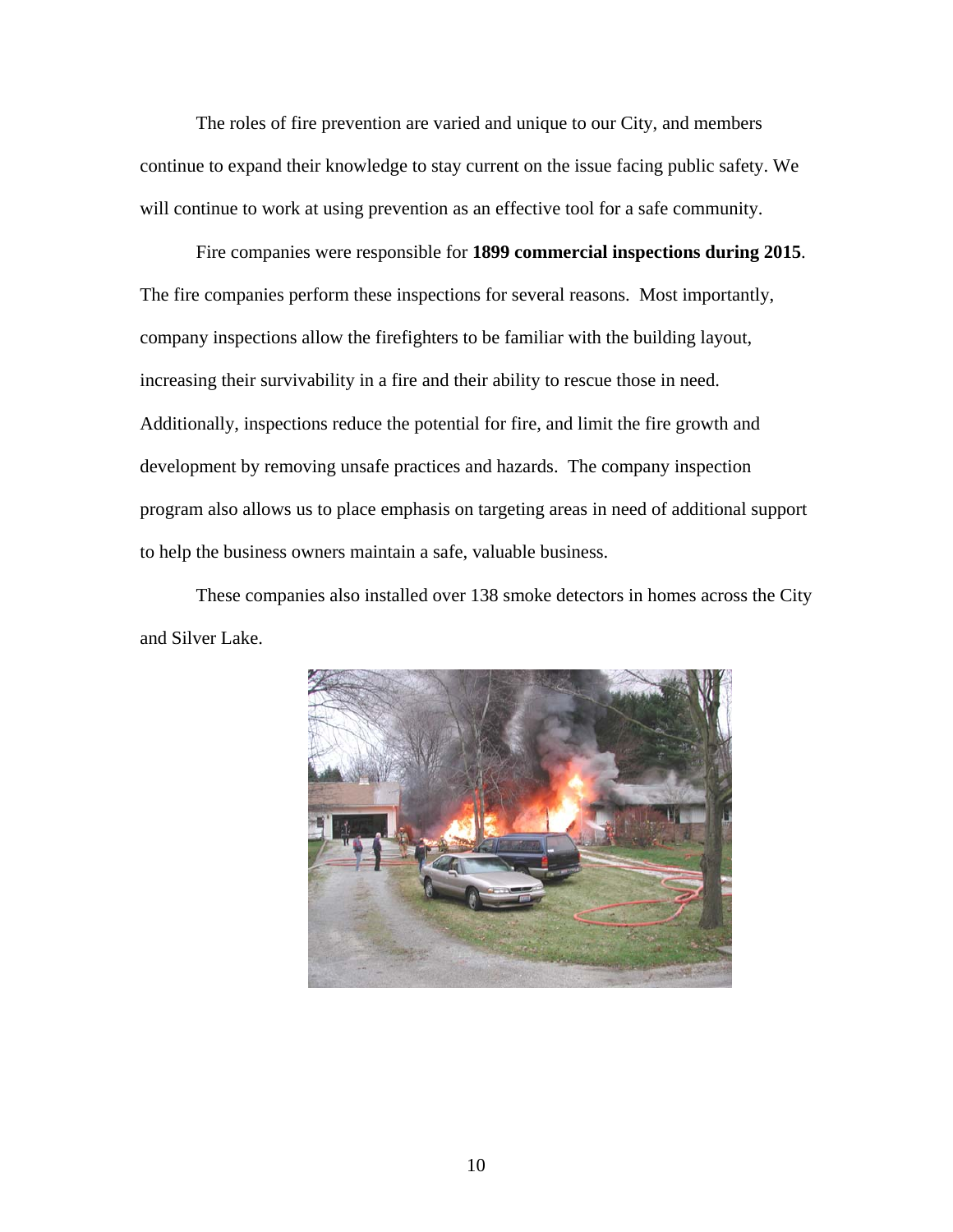Recently retired Fire Marshal Michael Dunton received a tremendous honor and recognition from the Ohio Department of EMS as the "Ohio Fire Prevention Educator of the Year 2015".



Fire Marshal Dunton receiving his award in Columbus from Mr. Born of the Ohio

Department of EMS.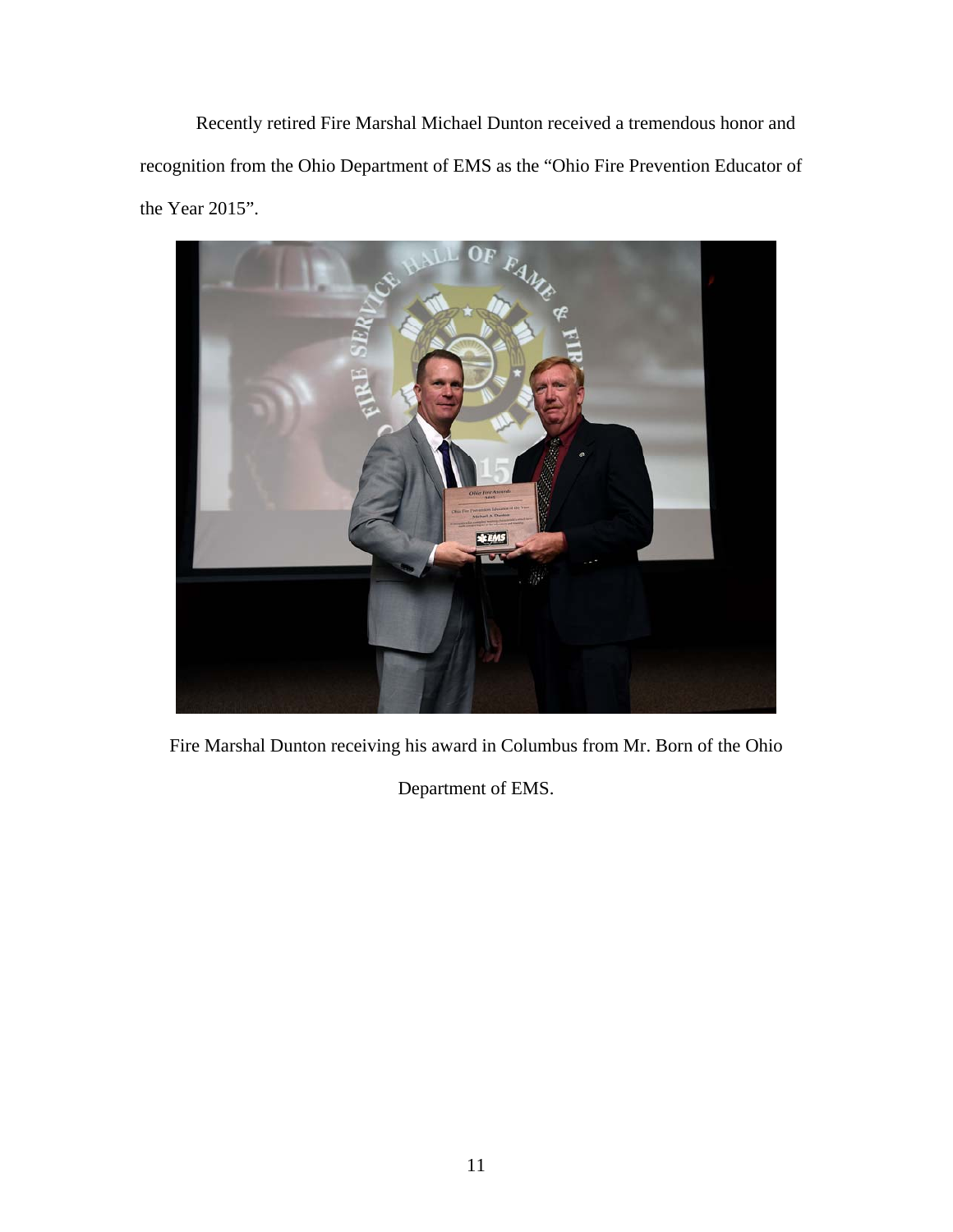### **Community Events**

 The Fire Department continues to support life safety initiatives by providing the Safety Town Program, with the assistance and support of other City Departments, businesses, and citizens. This program teaches 200 in-bound kindergarten students many safety lessons they will carry through life.



In 2015, the Fire Department, with tremendous partnering from other City Departments, private business, citizens, and Western Reserve Hospital, conducted the fourth annual First Responders Appreciation Day. This event was created to recognize the many men and women in uniform for the service they provide both domestic and foreign. The event drew over 5,000 persons to a family-friendly, fun event on the mall.

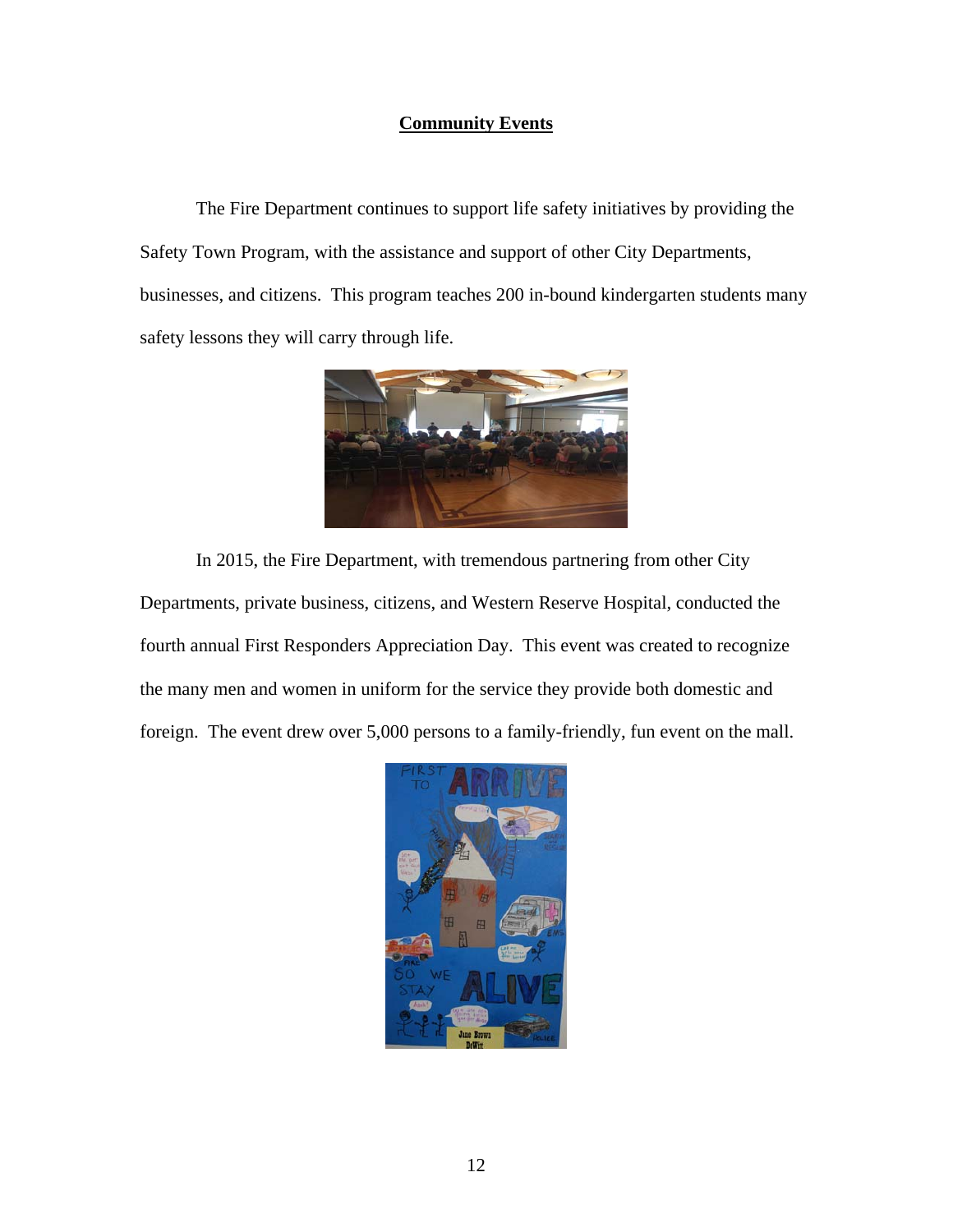#### **Special Operations Teams**

The City of Cuyahoga Falls has many special hazards that require the specific and specially trained response of the Special Operations Teams. These hazards include industrial confined spaces and chemicals, cliffs in the Gorge Park, construction trenches, various impoundments, and the swift waters of the Cuyahoga River. The members of the Cuyahoga Falls Fire Department Special Operations Teams responded to various calls in 2015. These responses include: searches for lost persons, rescue of persons from stalled elevators, rescue of persons from swift or icy waters, investigation of Hazardous Materials incidents, and SWAT Medical events.

Swiftwater training and continuing education was conducted to safely provide care for persons in peril in the river.

In addition to the responses within the City, Cuyahoga Falls Fire Department members also participated with the Summit County Special Operations Team.

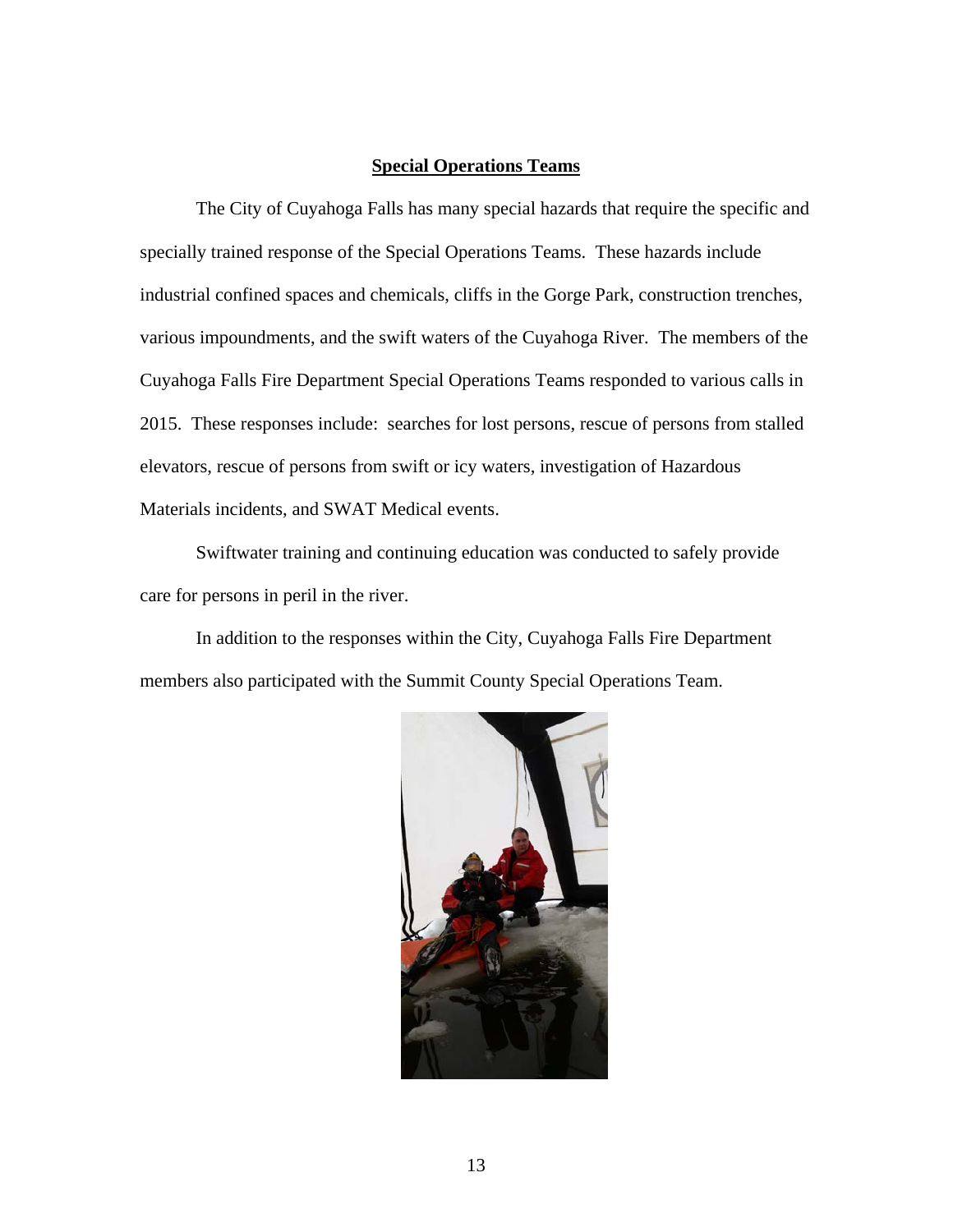#### **Grants**

The Cuyahoga Falls Fire Department actively researches grant opportunities. In the past 10 years, more than \$1 million has been awarded to the Fire Department by various private organizations and governmental agencies. Grants are utilized to purchase state-of-the-art equipment and supplies.

The Fire Department administration worked throughout the year to complete all required information for a disaster recovery grant from the State of Ohio with tremendous help from all other City Departments. This helped cover most of the cost for over \$1 million of uninsured loss from the flooding in May 2014.

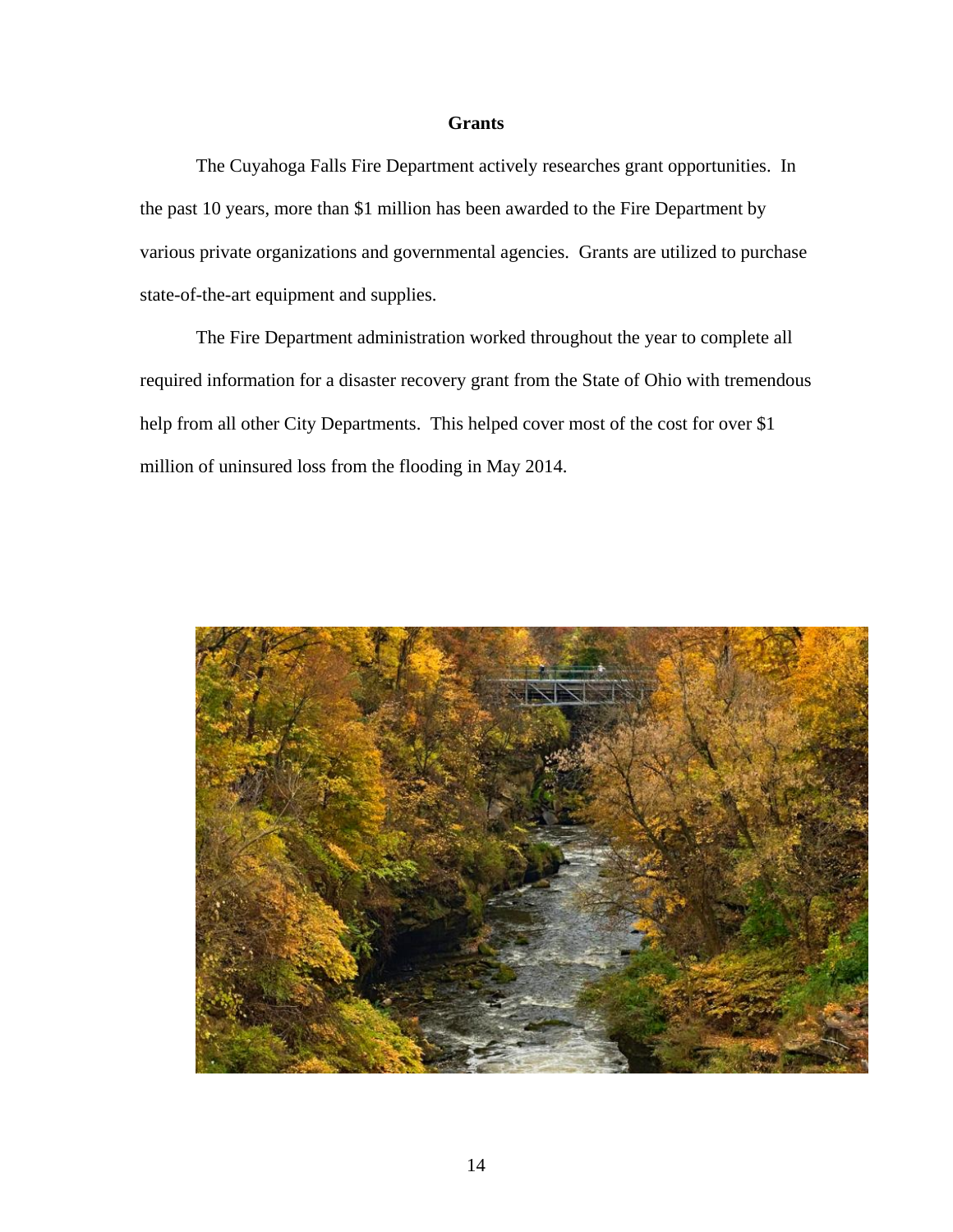# **Silver Lake**

Since 2008, the Cuyahoga Falls Fire Department has been delivering Fire/EMS /Rescue service to the Village of Silver Lake, and installing smoke detectors upon request. The Village of Silver Lake contracts with the City of Cuyahoga Falls for this service.

## **197 Silver Lake Calls in 2015**

- o 2 Fire/Explosion, Overheat
- o 113 EMS
- o 12 Good Intent
- o 15 False Alarms
- o 4 Hazardous Condition
- o 51 Miscellaneous Service Calls